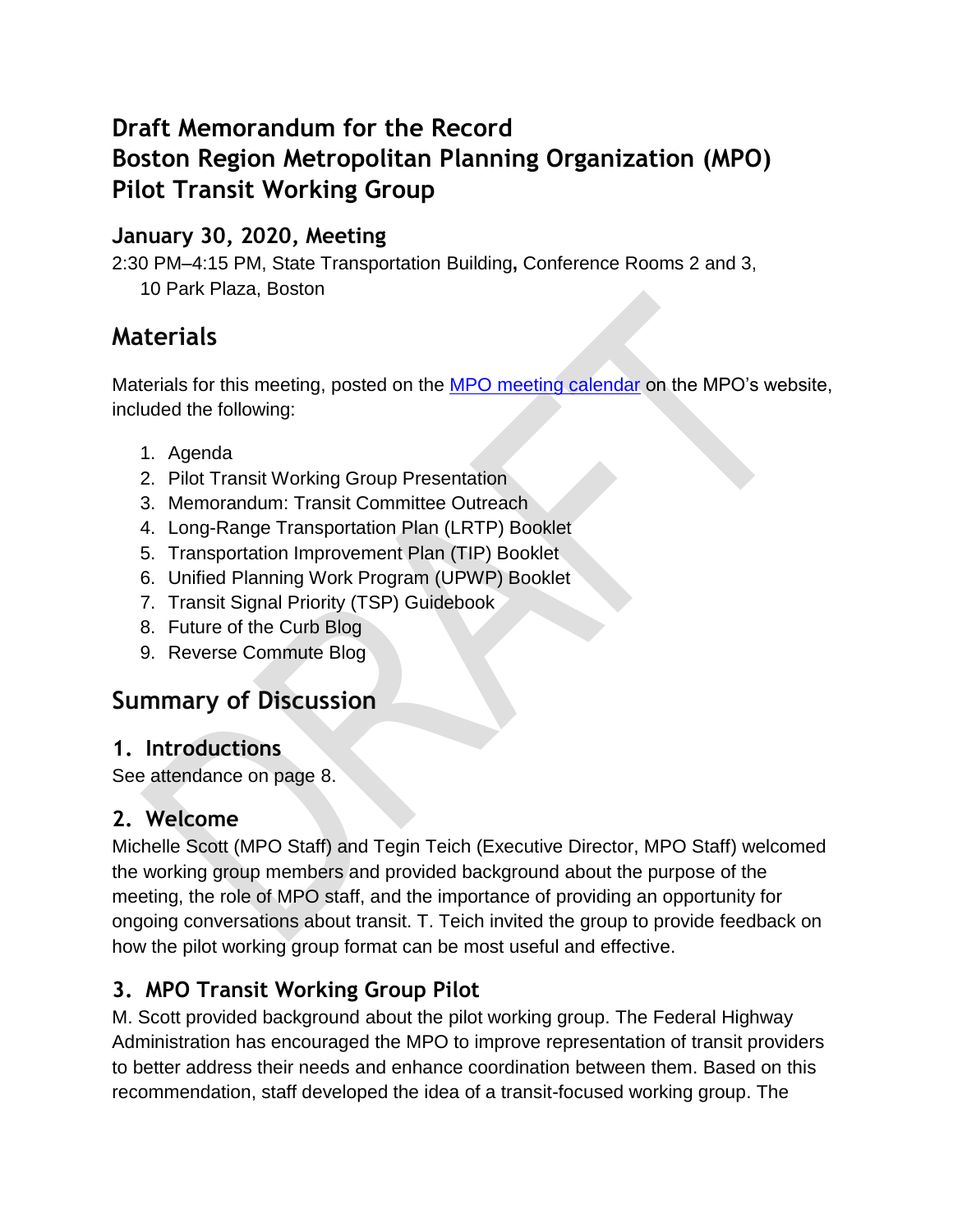group is structured as a pilot so staff and the group members can determine the format that works best.

M. Scott outlined four main activities that future meetings could focus on:

- Presentations from MPO staff about recent activities and decisions
- Discussion of transit-related issues and solutions
- Facilitation of discussion and information sharing between group participants
- Check-ins on how the working group itself is functioning and progressing

Paul Regan (MBTA Advisory Board) remarked that the MPO has limited resources to address operational concerns, which he noted may be a topic of concern for some members.

#### **4. Transit-Related MPO Activities**

M. Scott provided an overview of the LRTP. The LRTP outlines a long-term vision of how the MPO will work to improve transportation in the region, and details the principles and programs used to guide how funds are allocated. It provides for short-term capital improvements, planning studies and research through the UPWP, and technical assistance.

Kate White (MPO Staff) provided an overview of the investment programs included in the LRTP:

- Complete Streets
- Intersection Improvements
- Bicycle and Pedestrian Connections
- Community Connections
- Transit Modernization
- Dedicated Bus Lanes

She noted that the Community Connections program may be most relevant to the group. Funds from this program can be used for first- and last-mile connections, wayfinding, and projects to help connect older adults or people with disabilities to transportation services.

Sandy Johnston (MPO Staff), as the primary staff member who oversees the program, added that the program has a total budget of \$2 million and that the funds can be used for operations of new transit services. Staff are currently evaluating the applications they have received.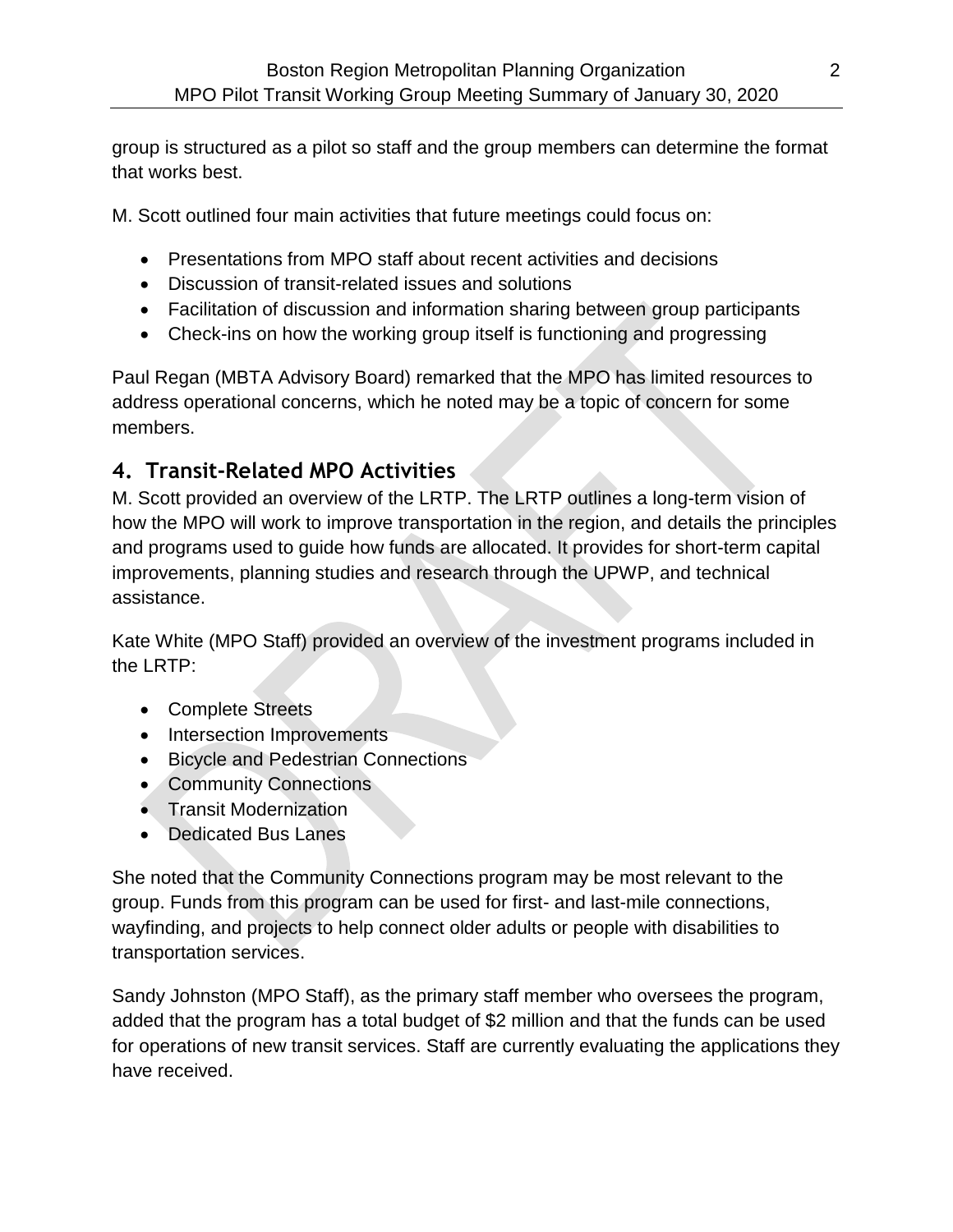Andrew Clark (MPO Staff) gave an overview of four recent studies completed by the MPO staff's Transit Analysis and Planning group. These projects collectively have served to improve planners' and municipal officials' understanding of the techniques that can be used to improve transit service:

- Transit Signal Priority in the Boston Region: Staff reviewed the status of transit signal priority (TSP) in the Boston region and interviewed municipal officials who were involved with TSP planning and implementation to learn about their challenges and successes. Their feedback informed a guidebook for municipal officials and planners that may be interested in implementing TSP in their communities.
- The Future of the Curb: Staff identified examples of cities addressing curbside congestion in creative and innovative ways. Common issues focused on ensuring sufficient passenger pick-up and drop-off spaces, commercial vehicle loading zones, access and safety for people riding transit, walking, and biking, and active on-street parking demand management. Examples from across the region and country were detailed in a memorandum that serves as a resource for municipalities that are addressing similar challenges.
- Reverse Commute Areas Analysis: Staff examined four suburban case study locations with relatively high percentages of reverse commuters—Burlington, Needham, Waltham, and Woburn—for existing transit service and opportunities to improve transit access.
- Planning and Operating a Successful Shuttle Program: In this ongoing project, MPO staff will interview staff of shuttle providers across the region to learn about their challenges and successes. The information gleaned, combined with national resources and best practices, will be presented in a guidebook for municipalities and other organizations interested in planning and operating their own shuttle service.

Katie Stetner (MPO Staff) gave an overview of the technical assistance offered by the Transit Analysis and Planning group. Staff work with municipalities, Metropolitan Area Planning Council (MAPC) subregions, and transportation management associations (TMAs) to provide support for national best practices in transit planning and analysis. Staff has funding for a few projects each year, and there may be funding and staff resources for an additional study this summer. Past projects have included support to the Alewife Bus Priority project, the Mission Hill Link shuttle service, and a transit opportunities study in Peabody.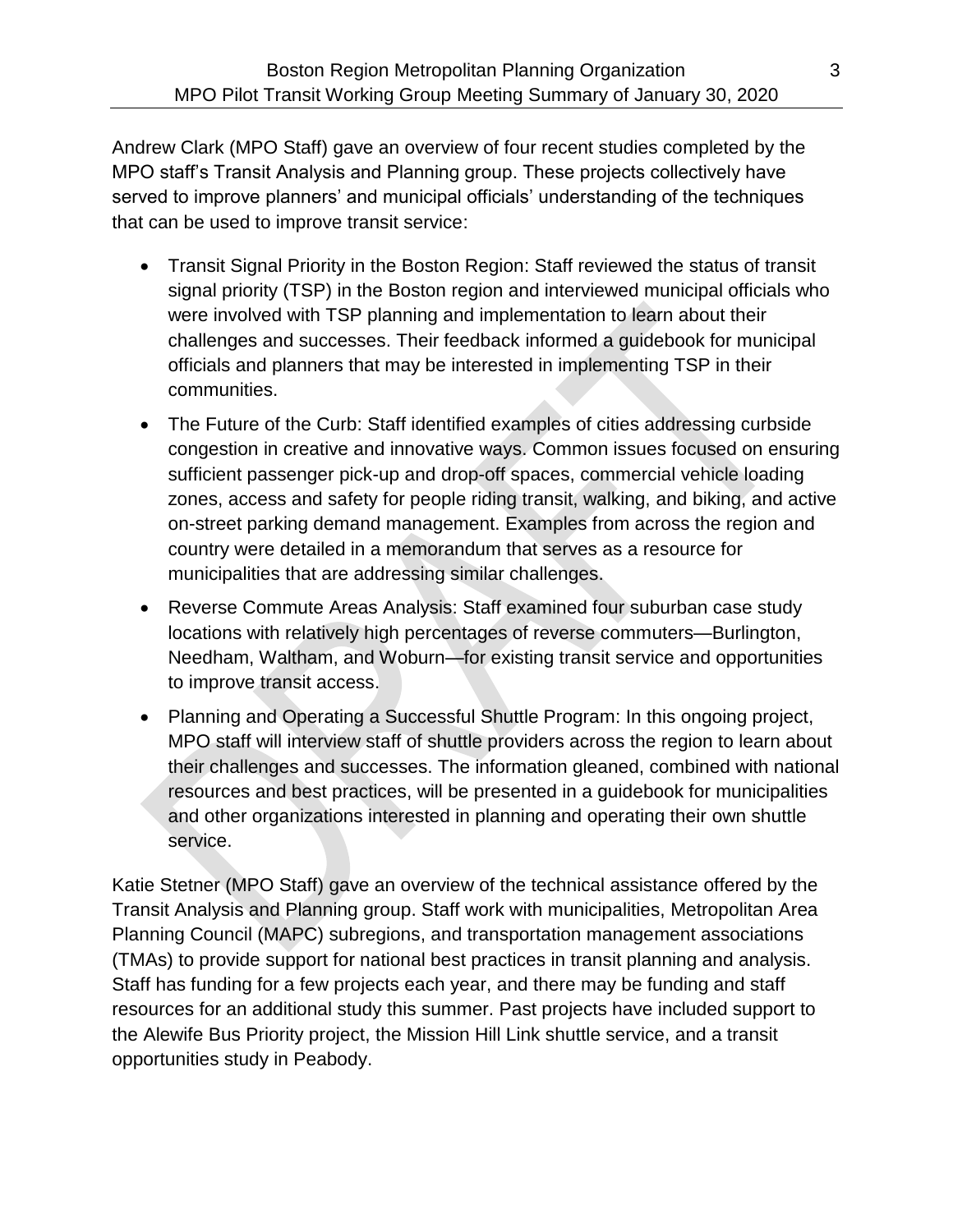Stephanie Cronin (Middlesex 3 Coalition/TMA) asked for clarification about whether TMAs are eligible for technical assistance. K. Stetner replied that priority is given to municipalities and subregions, but staff can and have worked with TMAs.

S. Cronin asked if the Reverse Commute Areas Analysis study considered the changes that could be coming to the study areas in the next five to ten years. K. Stetner replied that the study considered existing conditions only.

Alyssa Sandoval (Town of Bedford) asked whether technical assistance is available to the MBTA only, or to other regional transit authorities (RTAs) as well. K. Stetner replied that the program is available to any RTA in the Boston region.

#### **5. Future Transit Working Group Activities**

M. Scott asked attendees how the conversation and information provided to this point aligned with their needs, and asked if there were ways staff could provide support.

Susan Barrett (Town of Lexington) said that coordination is important, and that there are missing links between the various services provided throughout the region. She discussed the recent founding of the Inner West Regional Coordinating Council.

A. Sandoval noted that the town of Bedford is on the outer limits of both MBTA and Lowell RTA service. There could be an opportunity for a connection point in town if communication and coordination were improved.

Thomas Schiavone (MassDOT Rail and Transit Division) explained the role of the Rail and Transit Division in coordinating with the state's RTAs. There are sources available to RTAs for capital and operating funding, and there is a new discretionary grant program to which RTAs can apply. A new Workforce Transportation grant program is available for municipalities and TMAs, with approximately \$4 million available to applicants. There are currently 24 applications pending approval and awards will be formally announced soon. Also, the Community Transit grant program is available for projects focused on connecting seniors and people with disabilities.

Andrea Leary (Assembly Connect TMA/North Shore TMA) discussed the challenge suburban TMAs face as they rely on grant funding and how the time-limited structure of grants can create budgeting problems after the funding window has expired. T. Schiavone noted that government funding tends to come in the form of seed money, which is not intended to serve as a long-term source of funding for ongoing operations. He said applications that can show strong public-private partnerships are likely to be successful because they show long-term sustainable funding.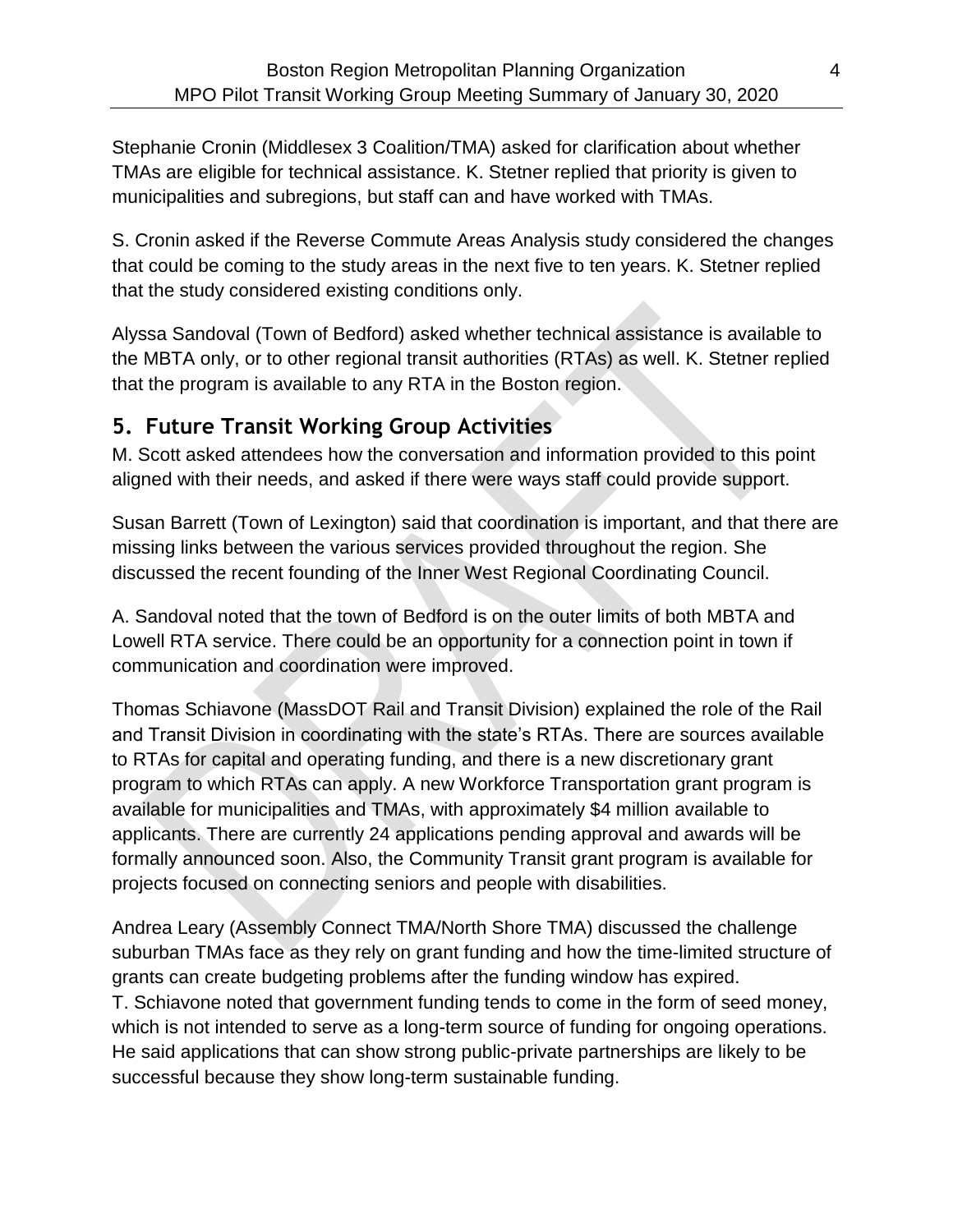S. Barrett said that when services focus on serving a specific population—for example, seniors, particular businesses, or particular residential developments—there is a missed opportunity to provide better service to the general public. She urged providers to be open to the public whenever possible.

A. Sandoval said she could use help finding resources, both for funding and operational decisions. She gave an example of when she needed to do extensive research on bus shelter design and eventually found a good resource from the MBTA. Knowing what resources are available and who are the best points of contact for questions and guidance would be helpful. M. Scott noted the MPO would like to serve as a repository for such resources.

Jim Gascoigne (Charles River TMA/EZRide) echoed the importance of leveraging shortterm public funding to obtain longer-term private funding. For EZRide shuttles, he developed a funding plan using a blend of three years of public funding and a five-year funding commitment from private partners. Transit operators also need to be mindful of the concerns of their private funders, in terms of quality of service and capacity constraints.

Jeff Bennett (128 Business Council) noted that transit providers often need to get creative to secure funding. He hoped the working group could serve as a venue to facilitate communication between people and organizations.

Franny Osman (Town of Acton and Lowell Regional Transit Authority) referenced funding commitments made by the Towns of Lexington and Acton for their transit services. S. Barrett noted that support can change from year to year based on town administration changes and election cycles. She questioned the sustainability of subjecting something as critical as transportation to those fluctuations.

M. Scott recapped the four ways meetings could be structured in the future:

- Presentations from MPO staff about recent activities and decisions
- Discussion of transit-related issues and solutions
- Facilitation of discussion and information sharing between group participants
- Check-ins on how the pilot and working group itself is function and progressing

She asked the group for feedback and suggestions for any specific topics that should be prioritized for discussion.

Lenard Diggins (Regional Transportation Advisory Council) asked whether the group had any expectations of what progress would look like or if there were particular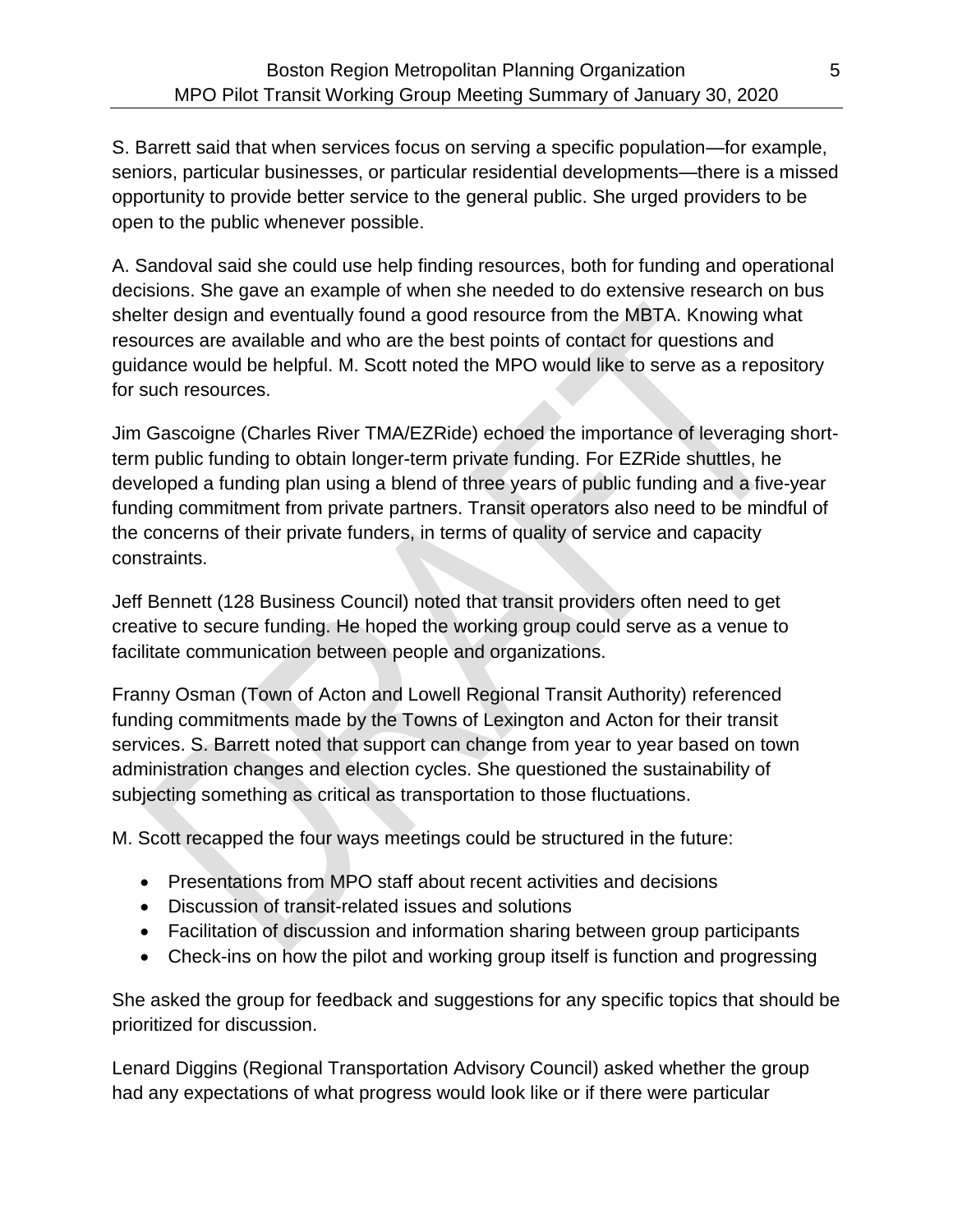deliverables the group could work towards. A. Leary added that if the group identified a topic the members could have discussion about it and work towards specific goals. M. Scott added that MPO staff could bring relevant resources and information on best practices.

Bryan Pounds (MassDOT) noted that the UPWP can also serve as a vehicle for research, and ideas generated during the group's discussions can be incorporated in the UPWP. S. Johnson said that next year's studies are being selected now, but there is time to accept additional ideas. In the spring, the MPO's UPWP Committee will finalize the studies.

S. Barrett said that a good resource to bring to the next meeting would be a map of all of the services in the region. This would help identify gaps. She also discussed school transportation and whether there may be opportunities to integrate services.

S. Cronin offered several items that the committee could discuss, including information about funding; best practices with regard to transit-oriented development, zoning, and encouraging businesses to join TMAs; and bus rapid transit. She also wondered whether there is an opportunity to develop an app-based solution to help commuters quickly find and pay for parking, perhaps before even leaving home.

A. Leary suggested a discussion about outbound buses to better understand any underutilized capacity.

J. Bennett suggested a discussion about operational coordination, noting that connecting between different services is often a point of friction for riders.

J. Gascoigne suggested a discussion about ongoing redevelopment of transit stations in Boston and how to ensure they are as bus-friendly as possible—protected from the elements and outfitted with information and signage—so that riders can make seamless connections.

Ben Muller (MassDOT) agreed that a discussion about rider amenities is an opportunity for the group, adding that there is funding available through the MPO for improvement projects. He also encouraged continued outreach so relevant organizations know this work is happening. M. Scott noted there will be additional targeted outreach for future meetings.

L. Diggins voiced his support for the group on behalf of the Regional Transportation Advisory Committee, noting that the two groups' areas of focus are complimentary.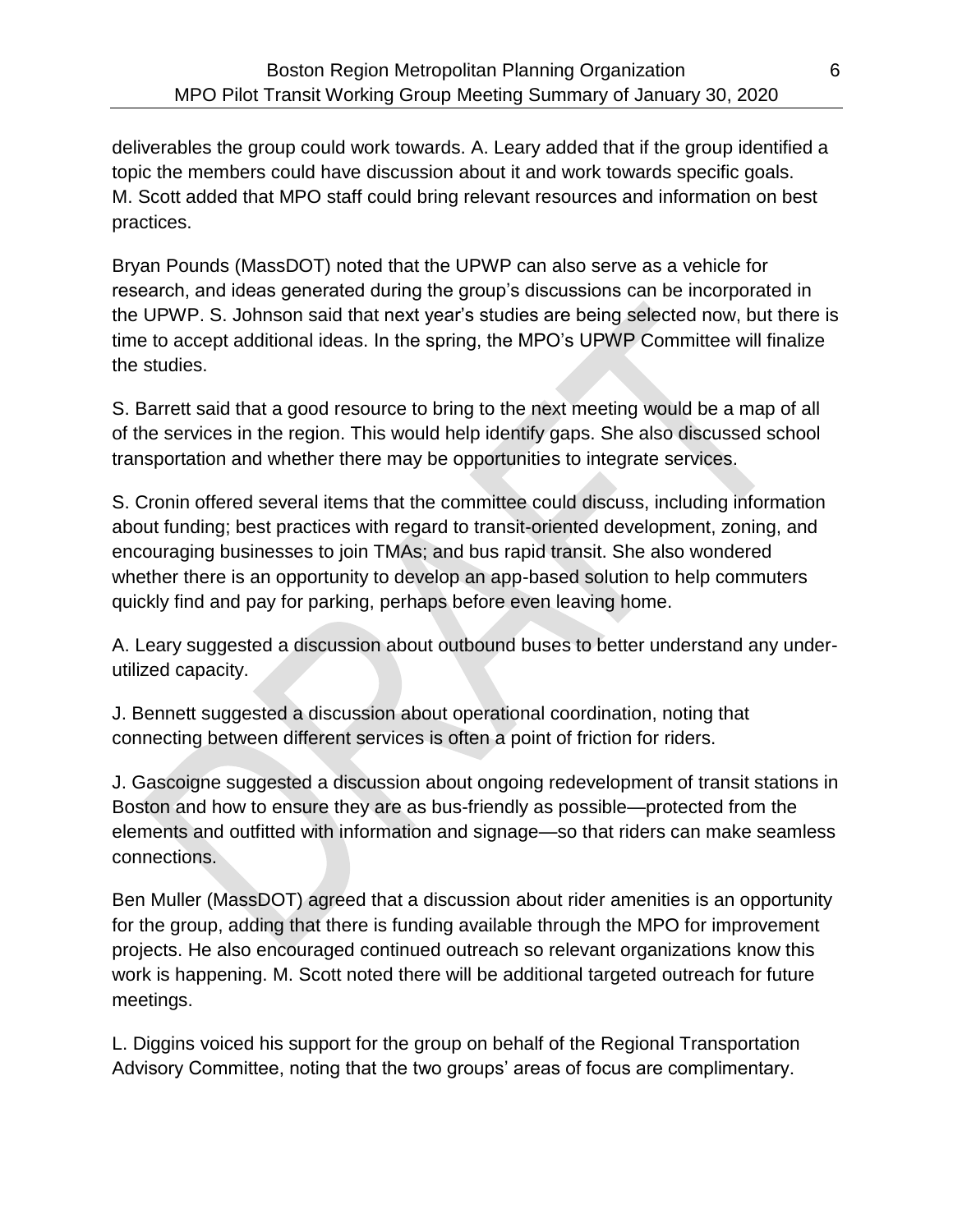Eric Burkman (MBTA) introduced the Transit Priority Group within the MBTA's planning and scheduling department. The group's focus is on bus lanes, TSP, bus-on-shoulder treatments, and other projects that improve bus reliability. He noted that the MBTA can offer technical assistance, implementation, and funding for municipalities. A major goal within the next year or two is the creation of a "bus reliability toolkit" to help municipal officials envision projects. The group will be reaching out to municipalities in the near future.

Jillian Linnell (MBTA) noted the value of assembling the many resources discussed at the meeting into one place and for keeping the resources updated and managed.

Gregory Sobczynski (MassDOT) encouraged the group to incorporate equity of service and access into the work it does.

#### **6. Public Comments**

There were none.

#### **7. Closing and Next Steps**

M. Scott provided summary remarks and next steps. Staff will work to refine the list of discussion topics brought up at the meeting. Staff will also explore creating a page on the MPO's website to host information about the group and its work.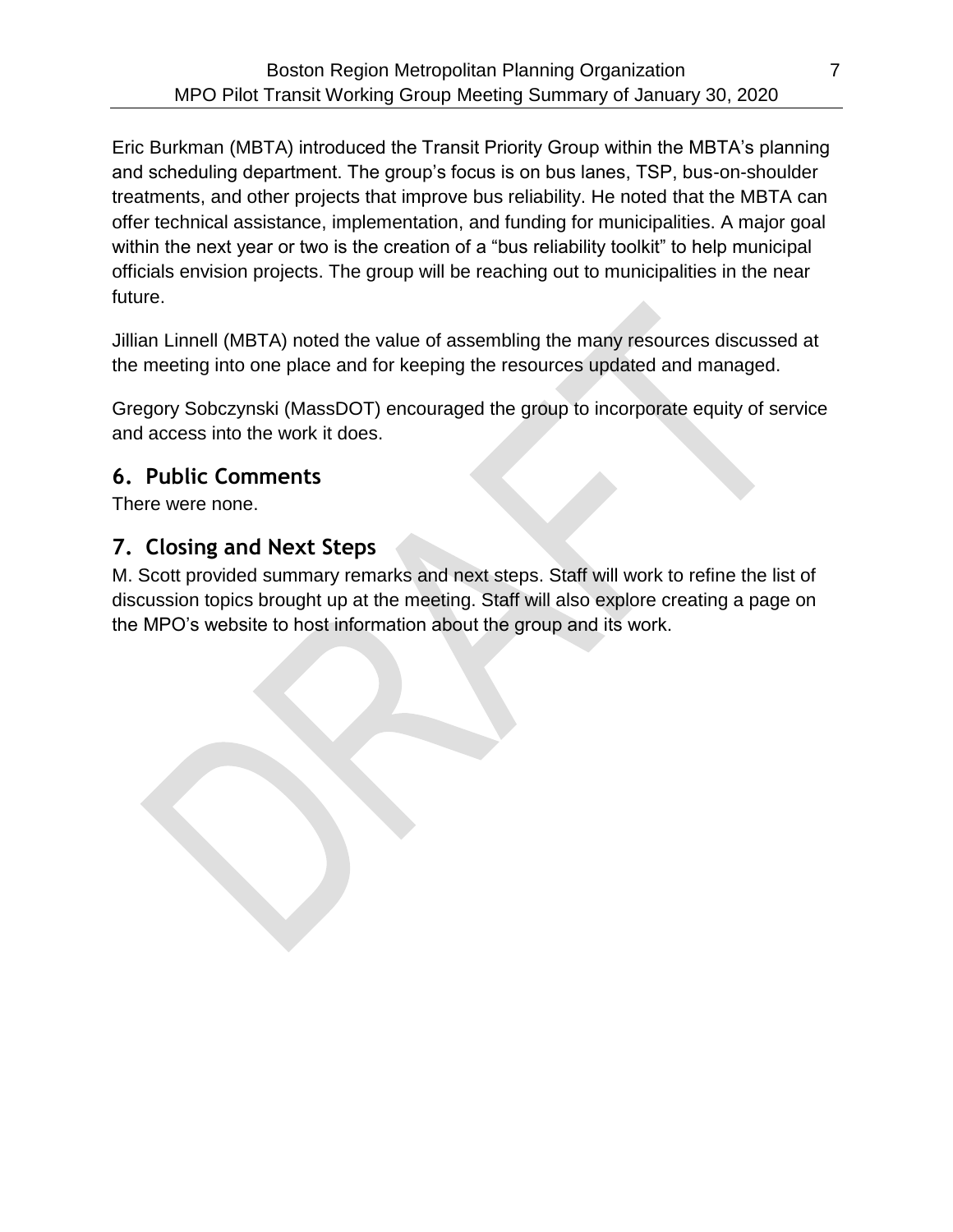# **Attendance**

| <b>Attendees</b>              | <b>Affiliation</b>                                    |
|-------------------------------|-------------------------------------------------------|
| Lucia Dolan                   | <b>Green Newton</b>                                   |
| Louise Baxter                 | <b>T Riders Union</b>                                 |
| Len Jokubaitis                | <b>Harvard School of Public Health</b>                |
| Paul Ruggeri                  | <b>Streetlight Data</b>                               |
| Amitai Lipton                 | <b>MassDOT District 6</b>                             |
| Benjamin Jaffer               | Office of Boston City Councilor Michelle Wu           |
| Michael Littman               | <b>Howard Stein Hudson</b>                            |
| <b>Thomas Schiavone</b>       | <b>MassDOT Rail and Transit Division</b>              |
| <b>Stephanie Cronin</b>       | Middlesex 3 TMA                                       |
| <b>Caitlin Allen-Connelly</b> | A Better City                                         |
| <b>Ben Muller</b>             | MassDOT Office of Transportation Planning             |
| <b>Michael Gentile</b>        | 495 Partnership                                       |
| <b>Jillian Linnell</b>        | <b>MBTA</b>                                           |
| Alyssa Sandoval               | <b>Town of Bedford</b>                                |
| <b>Susan Barrett</b>          | Town of Lexington                                     |
| <b>Franny Osman</b>           | Town of Acton; Lowell RTA                             |
| <b>Gregory Sobczynski</b>     | MassDOT Office of Diversity and Civil Rights          |
| Sheila Greene Douglas         | South Boston City Point Neighborhood Association      |
| Kristiana Lachiusa            | <b>Livable Streets Alliance</b>                       |
| Lori Steans                   | <b>MassDOT District 6</b>                             |
| Ari Ofsevit                   | Institute for Transportation & Development Policy     |
| Eric Burkman                  | <b>MBTA</b>                                           |
| Ana Cristina Fragoso          | <b>Boston Society of Civil Engineers</b>              |
|                               | <b>Regional Transportation Advisory Council; MBTA</b> |
| <b>Lenard Diggins</b>         | <b>Rider Oversight Committee</b>                      |
| <b>Russell Findley</b>        | City of Salem                                         |
| <b>Bryan Pounds</b>           | MassDOT Office of Transportation Planning             |
| <b>Antron Watson</b>          | AARP                                                  |
| Jim Gascoigne                 | Charles River TMA (EZ Ride)                           |
| Paul Regan                    | <b>MBTA Advisory Board</b>                            |
| <b>Jeff Bennett</b>           | <b>128 Business Council</b>                           |
| Andrea Leary                  | Assembly Connect TMA/North Shore TMA                  |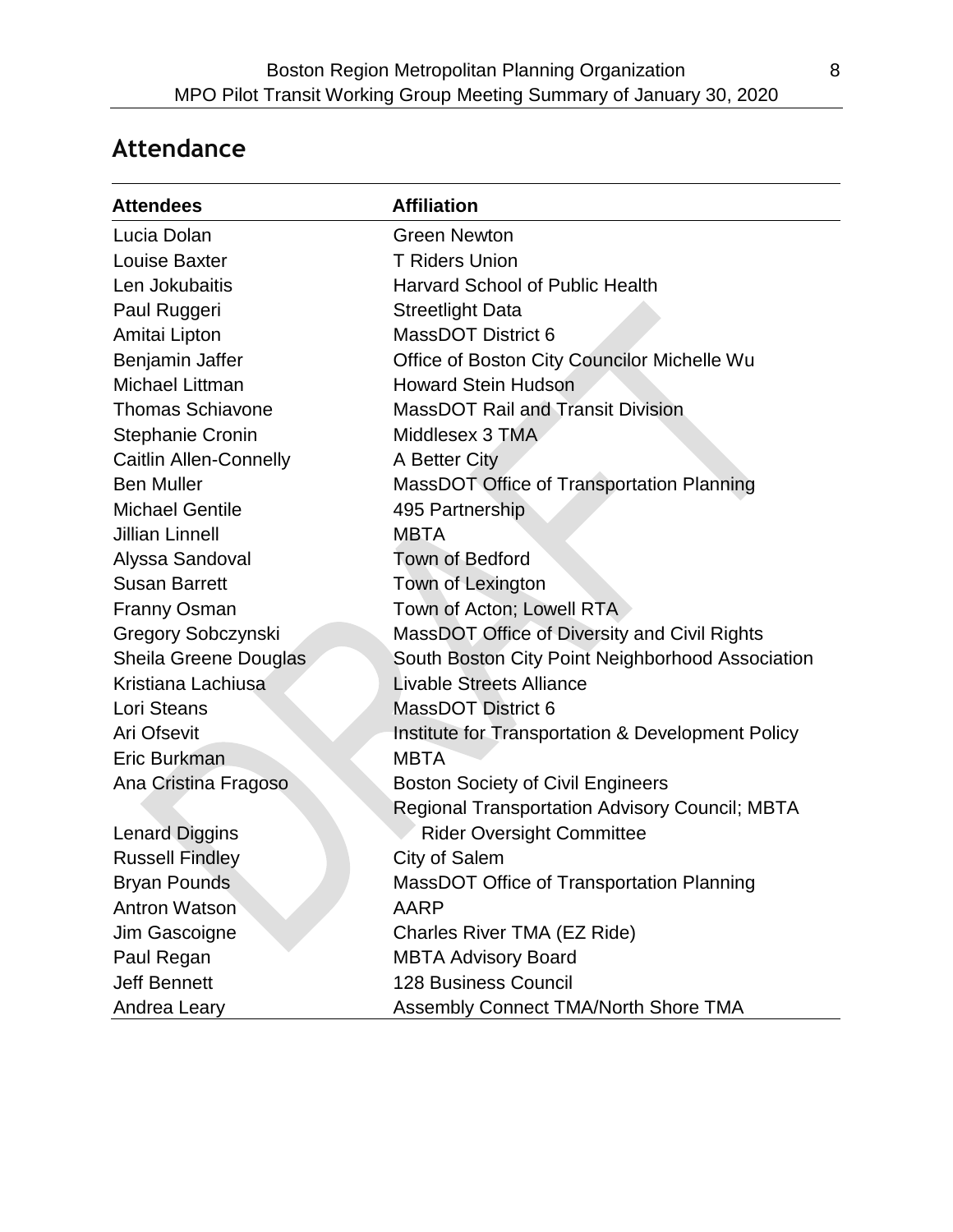#### **MPO Staff/Central Transportation Planning Staff**

Tegin Teich, Executive Director Annette Demchur Jonathan Belcher Andrew Clark Róisín Foley Sandy Johnston Michelle Scott Katie Stetner Kate White